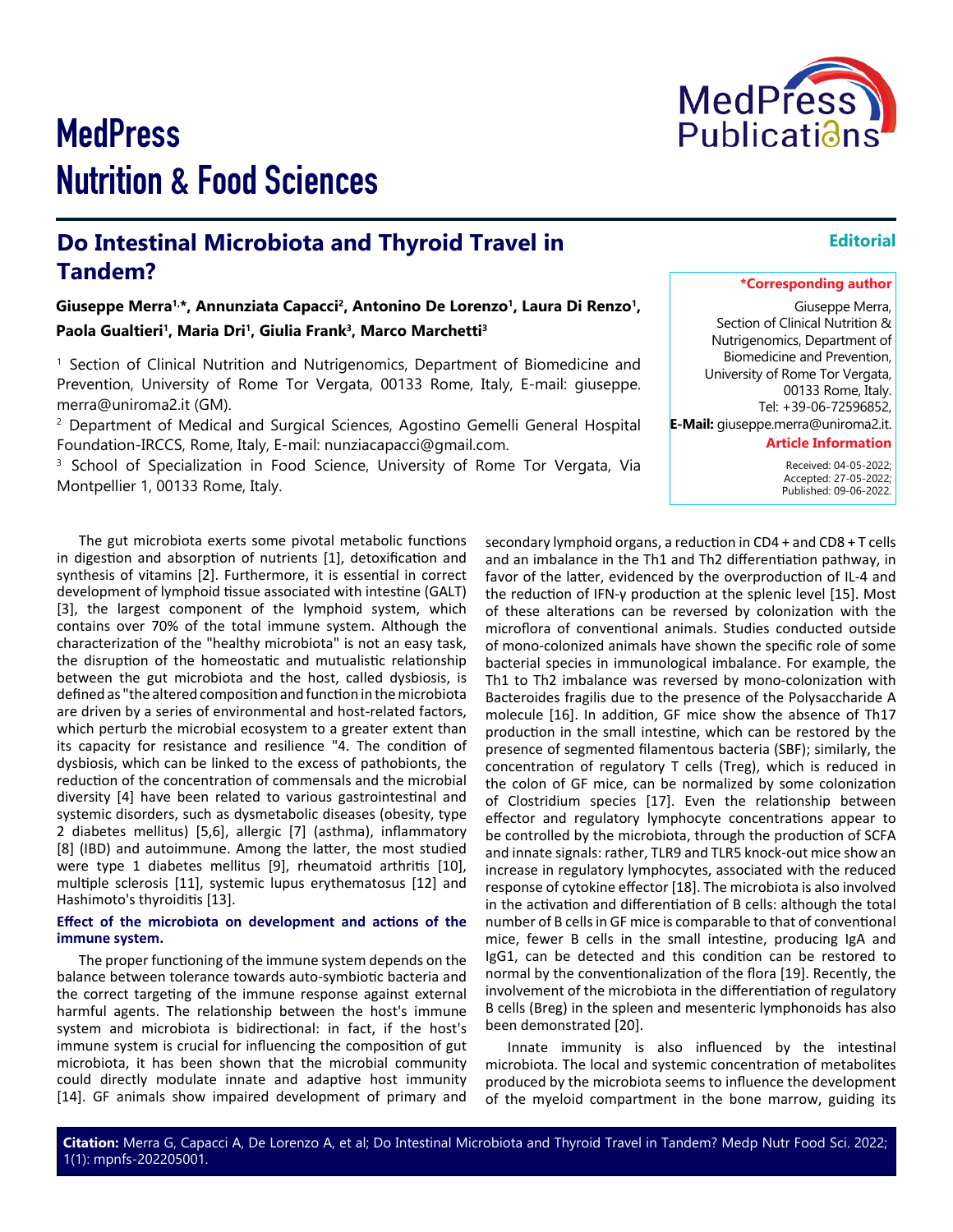differentiation and functions, and the lymphoid arm of innate immunity with different mechanisms [21], as widely reviewed. In several animal models GF, macrophages and dendritic cells, as well as intestinal epithelial cells and ILC (innate lymphoid cells), both in their cytotoxic and non-cytotoxic subgroups, show alterations in number and/or function [22]. The microbiota has also been involved in the modulation of epigenetic changes in mammals: for example, through the production of diet-dependent (SCFA vitamins and polyamines) or independent (lipopolysaccharide and peptidoglycan) substances, the microflora is able to inhibit or activate enzymes, influencing the epigenetic state of whole organism. For example, SCFA has been shown to inhibit histone deacetylase, can reduce the production of interferon-γ [23] and increase naive CD4 + T cells and Treg cells [24].

### **Autoimmune disorders of the thyroid gland**

Autoimmune thyroid disorders are the most common organspecific autoimmune diseases, involving about 5% of the world population [25], with Hashimoto's thyroiditis (HT) being the most prevalent. Although the factors underlying the genesis of HT have not been fully clarified, it is now certain that the disease derives from the interaction of a predisposed genotype with endogenous and environmental triggers. The contribution of these problems in the pathophysiology of HT is not fully elucidated, but studies on sibling patients, as well as on monozygotic and dizygotic twins, support a relevant genetic influence on the development of the disease [26]. Environmental factors include: iodine consumption [27], the use of certain drugs, such as α-interferon [28], lithium [29] or immune checkpoint blocking molecules [30] and vitamin D deficiency [32]. A role of Yersinia enterocolitica and Helicobacter pylori infections have been hypothesized in the pathogenesis of thyroid autoimmunity, but only HCV infection, so far, has been associated with an increased risk for the development of Hashimoto's thyroiditis [32]. Among endogenous factors, female sex [33] and polymorphism of the vitamin D receptor gene are involved [34].

Studies on genetic predisposition have revealed that both thyroid-specific polymorphisms and immune-regulatory genes may be involved in the onset of autoimmune thyroid disease. Polymorphisms of single nucleotides of TSH receptor [35] and of the thyroglobulin molecule [36] have been associated with HT, as they can increase their self-antigenic potential or due to the variation of their expression at the thymic level, thus reducing central tolerance towards them. Concerning the immunoregulatory genes, alongside correlation with specific HLA class II haploids, which present antigens for recognition by  $CD4 + T$ helper cells, the involvement of CTLA-4 and PTPN-22 has been demonstrated [37]. These genes regulate certain characteristics of the immunological synapse, namely the presentation of the antigen, bound to HLA molecules, by presenting TCR antigen (T cell receptor) cells on T lymphocytes. Furthermore, the polymorphisms of IL2RA and FOXP3, genes pivotal in peripheral tolerance, mechanisms mediated by regulatory T lymphocytes, have been linked to the development of HT [38]. Recently, the hypothesis of post-transcriptional or post-translational events in the genesis of HT has been proposed: recent studies have focused on epigenetic modifications, such as methylation and histone modifications of DNA, as well as abnormal expression of microRNA and RNA long non-coding [39]. All these factors are actors in the regulation of gene expression, in turn involved in the maintenance of immune homeostasis [39].

The combined effect of environmental and genetic factors basically causes loss of tolerance towards self-antigens and determines the activation of T lymphocytes, which can undertake different differentiation paths, depending on the polarization of cytokines. Mainly involved in the genesis of HT are those characteristic pathways of the Th1 and Th17 effector, respectively involved in stimulation of cellular immunity and neutrophilic granulocytes [40]. However, when HT is concomitant with other autoimmune disorders, an in IL-4 percentage increase has also been described [41]. Additional elements of the immune system, involved in the genesis of thyroid autoimmunity, are represented by B and T cells, whose malfunction has been demonstrated in patients with HT [41]. The imbalance between anti- and proinflammatory effector cells is in favor of the latter, resulting in the collapse of self-tolerance and in direct attack from T lymphocytes to thyrocytes. Inflammation of the gland can result from the exposure of normally hidden antigens to which specific autoantibodies are produced, but not necessarily pathogens.

### **Intestine, microbiota and thyroid function:**

The link between thyroid function and gastrointestinal system has been known for some time: T3 is considered one of the most important regulators of the development and differentiation of epithelial cells of the intestinal mucosa [42]. Clinically, the change in blood concentration of thyroid hormones is responsible for gastrointestinal symptoms, as evidenced by frequent gastrointestinal disturbances documented in the hypoand hyper-function of the gland [43]. This effect may be due to the alteration of neuro-motor function of the gastrointestinal tract, which is expressed in different speed of propagation of the concentration in the musculature intestinal and in the possible edema of the muscular layer, due to the local infiltration of glycosaminoglycans [44]. Conversely, more recent studies have shown that changes in thyroid function may affect the intestinal microbial population. In particular, a study conducted in 2007 showed that, subjects with hypothyroidism have a greater chance of developing bacterial overgrowth of the small intestine. This can reach a concentration of microorganisms higher than 106 CFU/mL of intestinal aspirate or colonic-type bacteria in the small intestine [45]. This excess of bacteria appears to contribute to impaired gastrointestinal neuromuscular function and consequent gastrointestinal symptoms complained of by patients: in fact, the decontamination obtained, through appropriate antibiotic therapy, led to the improvement of these symptoms [45]. Also hyperthyroidism seems contribute to intestinal dysbiosis [46], such as demonstrated by real-time PCR analysis, a significant reduction of Bifidobacterium e Lactobacillus and an increase in Enterococcus strains in fecal specimens from hyperthyroid subjects, than the euthyroid. Although this problem has been little studied, variations in the composition microbial have been shown to be responsible for changes in thyroid function. The analysis of the radioactive iodine uptake in GF or kanamycintreated rats, compared to control population, revealed reduced thyroid function in GF rats [47]. A study conducted in 1996 also showed that TSH increased by 25% in GF mice, compared to those with normal intestinal flora [48]. Furthermore, intestinal flora seems to have a role in the recycling and enterohepatic metabolism of thyroid hormones [49]: in fact, both betaglucuronidase and sulfatase [50], which could lead to intestinal deconjugation and reabsorption of thyroid hormones in small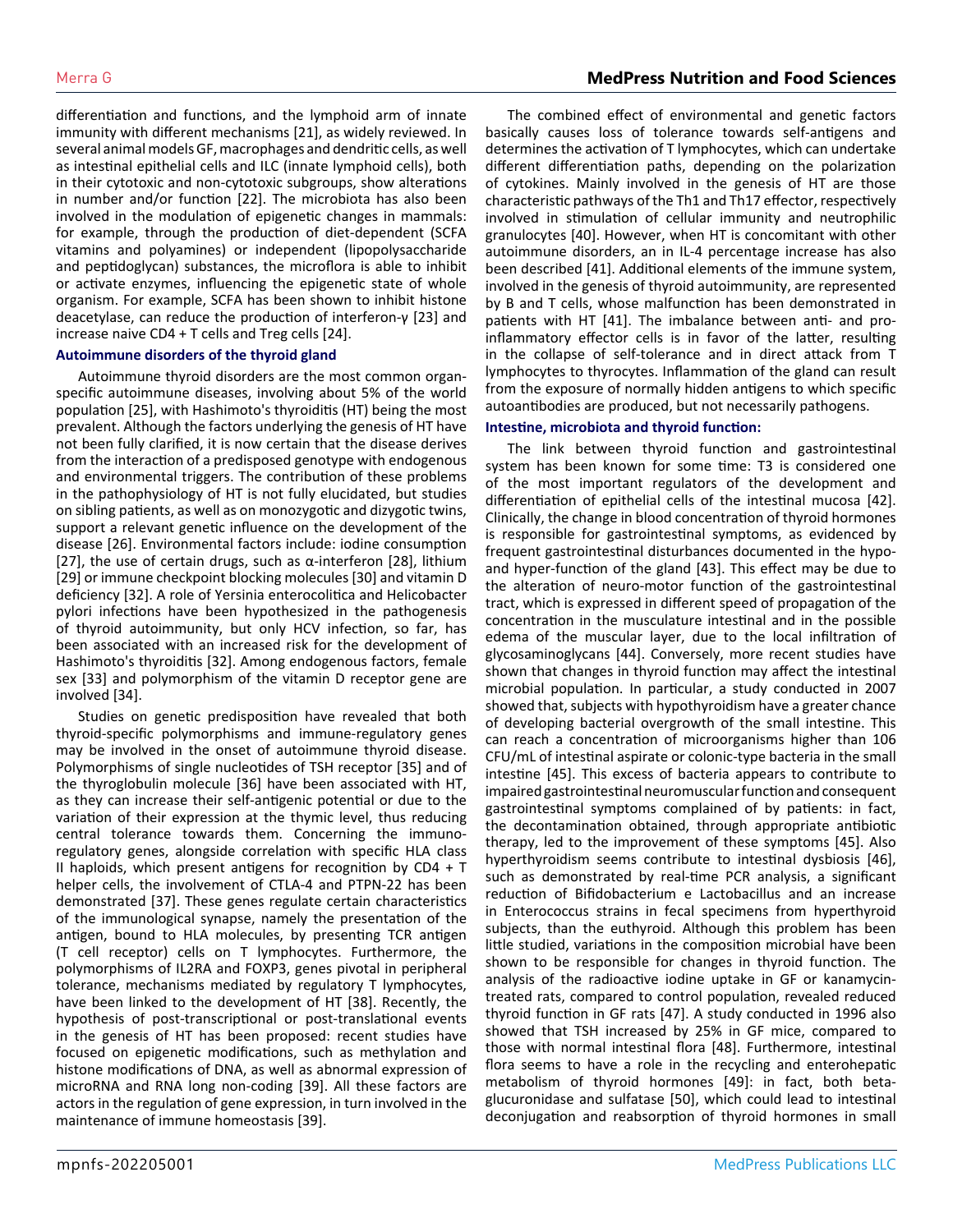intestine. Some recent reports have suggested that intestine may also be involved in synthesis of endogenous compounds, such as thyronamine 3-T1AM, a decarboxylate derivative of thyroxine, and diiodiothyronine 3.5T2, a derivative of triiodiothyronine. The key enzymes for their production (isoforms deiodinase and ornithine decarboxylase), in fact, were detected in the wall of the murine intestine [51]. Based on their effects in animal models, has been hypothesized that they may also exert some of the non-genomic effects of thyroid hormones in humans [52]. Some species of microbial flora have been defined as "probiotics", according to their ability to contribute to microbial homeostasis [53]. Few studies have evaluated the effects of probiotic supplementation, reporting an increase in the thyroxine [54] and triiodothyronine [55] level in broilers. Furthermore, a study published in 2014 examined the beneficial effect of Lactobacillus reuterii on thyroid gland homeostasis in mice [56]. In fact, the supplemented mice showed a higher follicular epithelium and a greater mass of the thyroid gland, compared to the age-matched control group. Functionally, these mice showed higher levels of T4 in line with more active behavior and a slimmer shape. It is interesting to note that these beneficial effects on the mouse thyroid are mediated by the action of Lactobacillus reuterii on the production of interleukin-10 and the consequent enhancement of Treg cells: the effects of this integration, in fact, were no longer detectable in mice depleted in CD25+ [56].

### **Microbiota and thyroid autoimmunity**

Similarly to other autoimmune disorders, attention to the link between microbial composition and thyroid autoimmunity has increased more and more. The involvement of dysbiosis in the genesis of inflammatory bowel disease has been well documented. Population variations of the gut microbiota have been reported in inflammatory [57] and autoimmune diseases, involving organs outside the gastrointestinal system. There are several mechanisms that link dysbiosis at the onset of autoimmune disease, such as molecular mimicry [58] from the activation of bystanders [59], and the spread of the epitheus [60]. These phenomena have been studied much more for diseases such as multiple sclerosis, rheumatoid arthritis, type 1 mellitus diabetes and systemic erythematosus lupus [61], but in recent years, alterations in the intestine microbial composition have also been reported in patients with Hashimoto's thyroiditis. Interestingly, ultrastructural morphological changes in enterocytes of distal duodenum were detected in HT patients [62]. In fact, a variation in the thickness of the microvilli and the increased space between adjacent microvilli were observed by examination with a transmission electron microscope [62]. In these patients, intestinal permeability was also assessed by a lactulose/mannitol test: a leaky intestinal condition was diagnosed in this category of patients, compared to the control group [62]. Since greater intestinal permeability allows the passage of toxins, antigens or bacterial metabolites from the intestine to the bloodstream, a role for this condition in the onset of autoimmune thyroid disease has been hypothesized [63].

The possible role of microbiota in influencing susceptibility to autoimmune thyroiditis has been demonstrated since 1988, where conventional and GF, genetically identical rats were compared: the administration of homogenized intestinal contents of conventionalized rats to GF animals increased their susceptibility to experimental autoimmune thyroiditis. This discovery suggested the importance of environmental

factors, namely the intestinal microbiota, in the pathogenesis of this disease [64]. It should be noted that, in an in vitro and in silico study, some components of specific strains of the genera Bifidobacterium and Lactobacillus share amino acid sequences with thyroid peroxidase and thyroglobulin and selectively bind human autoantibodies [65]. On the contrary, a study in mice has shown that daily ingestion of probiotics Lactobacillus rhamnosus HN001 and Bifidobacterium Lactis HN019 does not induce or help in the development of experimental autoimmune thyroiditis [66].

### **The implications on man:**

The gut microbiota [67,68,69] shapes the thyroid mainly through the following microbial mechanisms:

- Dysbiosis damages the intestinal barrier and increases intestinal permeability, allowing antigens (molecules recognized as foreign by our immune system) to pass into circulation and activate the immune system;
- Circulating antibodies can react with the bacterial antigen and enhance the activation of inflammasome (the inflammasome is a cytoplasmic intracellular signaling multiprotein complex which is known as a mediator of innate immunity, i.e. of that natural immunity not specific that is present from birth and is the body's first immune defense barrier, responsible for the inflammatory response to infections and diseases) in the thyroid gland. Some scientists demonstrated that the expression of the inflammasome in patients with Hashimoto's thyroiditis was significantly increased and that it can be regulated by the intestinal microbiota and its metabolism;
- Short-chain fatty acids (SCFA), metabolites of the fermentation of commensal bacteria in dietary fiber, are hypothesized to play a crucial role in development, functioning and modulation of immune system.

Recently, many researchers [70,71,72,73] have observed that patients with Autoimmune Thyroid Disease (AITD) have a reduction in the so-called  $\alpha$  diversity (diversity that takes into account the number of species in a more or less uniform small area) and an abundance of some microorganisms compared to to the patients considered who were not affected by AITD. Furthermore, the current results have revealed the correlation between the clinical parameters of AITD, such as TRAb (Anti TSH Receptor) or TPOAb (Anti-thyroid peroxidase antibodies) and the microbiota.

### **For example**:

- Some researchers found that the proportion of Synergistetes (a phylum of anaerobic bacteria) was negatively correlated with TRAb;
- Other researchers found that the Lactobacillus genus of bacteria was positively correlated with TRAb;
- Regarding the phylum (i.e. the type), some researchers found a higher ratio of intestinal bacteria.

Firmicutes/Bacteroidetes in patients with Graves'disease (GD) than in the control group, which may be relevant for inflammatory disease; while other researchers found that the ratio was significantly decreased in AITD patients.

To better understand the potential role of the gut microbiota in pathogenesis of Autoimmune Thyroid Disease, a meta-analysis70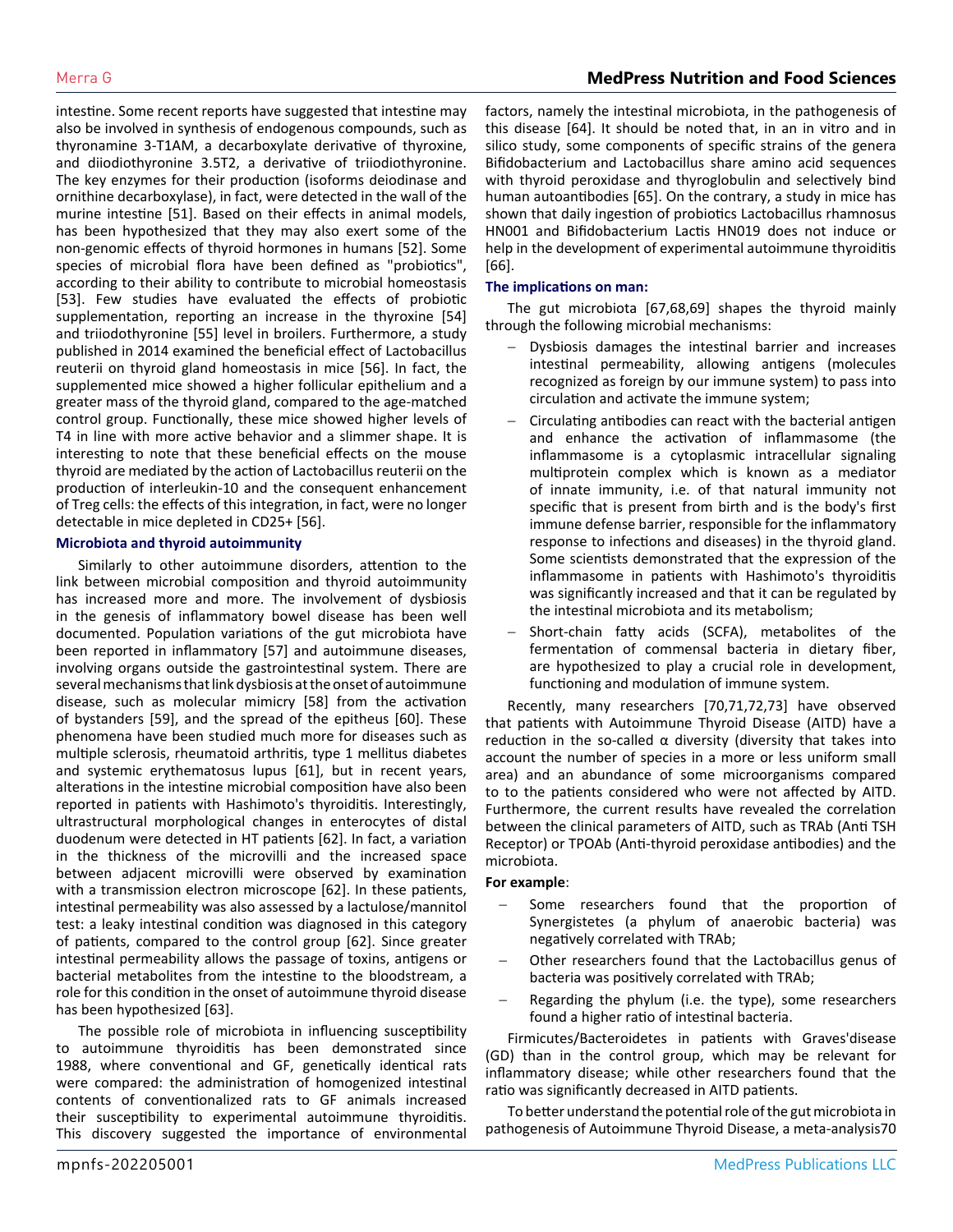was performed to evaluate the alteration in the microbial population between patients with Autoimmune Thyroid Disease and healthy controls (i.e. people who did not have autoimmune thyroid disease).

Thanks to the development of 16S ribosomal RNA gene sequencing technologies, significant alterations in the abundance and composition of the gut microbiota have been found between AITD and healthy controls, suggesting that the gut-thyroid axis may play a pivotal role in the development and in the progress of the AITD.

Although Hashimoto's thyroiditis (HT) and Graves' disease (GD) [74,75] are considered the two most common forms of Autoimmune Thyroid Disease (AITD), the pathogenesis and hallmark of Hashimoto's and Graves' disease are quite different. The hallmark of Hashimoto's thyroiditis is the high rate of Ab-TPO and Ab-TG, while the hallmark of Graves' disease is a high level of Ab-TR.

Furthermore, the alteration of some compositions of the intestinal microbiota can be different in Hashimoto's thyroiditis and Graves' disease. For example, the richness species index was significantly elevated in samples from patients with Hashimoto's thyroiditis while it was low in patients with Graves' disease. Richness species is an important feature of ecological composition and structure of microbial community.

Autoimmune Thyroid Disease is linked to intestinal microbiota dysbiosis through several mechanisms, such as: bacterial overgrowth, hyperactivation of the inflammasome, increase in intestinal permeability, alteration of microbiota metabolities and immune homeostasis. However, the mechanisms of the gutthyroid axis [76,77] complex have not been fully elucidated.

Firmicutes and Bacteroidetes are the main microorganisms that predominate as regards, from a taxonomic point of view, the type. Traditionally, the relationship between Firmicutes and Bacteroidetes has been implicated in the predisposition of pathological conditions. In this meta-analysis, the relationship of Firmicutes and Bacteroidetes in patients with Autoimmune Thyroid Disease showed a lower level than their healthy counterparts.

Furthermore, patients with Autoimmune Thyroid Disease (AITD) showed a noticeable alteration in composition of gut microbiota compared to controls. A 'random effect model' indicates that people with AITD showed a significantly increased relative abundance of pathogenic bacteria and a reduced percentage of beneficial bacteria such as Lactobacillus and Bifidobacterium. The latter could be used as probiotics to modulate immune response without negative effects on development of an experimental mouse model of autoimmune thyroiditis [78]. Furthermore, Lactobacillus has been shown to protect TH17 cells and support the integrity of the barrier by secreting IL-22 cytokines and proinflammatory IL-17cytokine. The Th17/Treg imbalance can cause inflammatory disorders, indicating that Lactobacillus participates in the balance of the immune system. Overall, Bifidobacterium and Lactobacillus have shown anti-inflammatory effects and protect our body from pathogens.

Furthermore, the increase in Bacteroides fragilis species can explain the upregulation of the IL-18 cytokine, IL-1β and caspase-1 by promoting the inflammatory response. Furthermore, B. fragilis can activate the expression of the NLRP3 inflamosome, which has been found to be over-expressed in patients with Hashimoto's thyroiditis. However, the interaction between intestinal microbiota and inflammasome is not yet clear.

In conclusion, there is a reciprocal influence between the microbiota composition and thyroid homeostasis [79], but the evidence still emerges only from animal studies, in humans this has not been fully characterized.

Another reasonable hypothesis of the role that the microbiota plays in the advancement of AITD is molecular mimicry. The antigenic properties of the proteins of some intestinal bacteria can bind Ab-TPO and Ab-TG, which are the main clinical diagnostic parameters of Autoimmune Thyroid Disease.

### **References:**

- 1. [Rowland I, Gibson G, Heinken A, Scott K, Swann J, Thiele](https://pubmed.ncbi.nlm.nih.gov/28393285/)  [I, Tuohy K. Gut microbiota functions: metabolism of](https://pubmed.ncbi.nlm.nih.gov/28393285/)  [nutrients and other food components. Eur J Nutr. 2018](https://pubmed.ncbi.nlm.nih.gov/28393285/)  [Feb;57\(1\):1-24. doi: 10.1007/s00394-017-1445-8. Epub](https://pubmed.ncbi.nlm.nih.gov/28393285/)  [2017 Apr 9. PMID: 28393285; PMCID: PMC5847071.](https://pubmed.ncbi.nlm.nih.gov/28393285/)
- 2. [LeBlanc JG, Milani C, de Giori GS, Sesma F, van Sinderen](https://pubmed.ncbi.nlm.nih.gov/22940212/)  [D, Ventura M. Bacteria as vitamin suppliers to their host:](https://pubmed.ncbi.nlm.nih.gov/22940212/)  [a gut microbiota perspective. Curr Opin Biotechnol. 2013](https://pubmed.ncbi.nlm.nih.gov/22940212/) [Apr;24\(2\):160-8. doi: 10.1016/j.copbio.2012.08.005. Epub](https://pubmed.ncbi.nlm.nih.gov/22940212/)  [2012 Aug 30. PMID: 22940212.](https://pubmed.ncbi.nlm.nih.gov/22940212/)
- 3. [Suzuki K, Kawamoto S, Maruya M, Fagarasan S. GALT:](https://pubmed.ncbi.nlm.nih.gov/21034974/)  [organization and dynamics leading to IgA synthesis. Adv](https://pubmed.ncbi.nlm.nih.gov/21034974/)  [Immunol. 2010;107:153-85. doi: 10.1016/B978-0-12-](https://pubmed.ncbi.nlm.nih.gov/21034974/) [381300-8.00006-X. PMID: 21034974.](https://pubmed.ncbi.nlm.nih.gov/21034974/)
- 4. [Levy M, Kolodziejczyk AA, Thaiss CA, Elinav E. Dysbiosis](https://pubmed.ncbi.nlm.nih.gov/28260787/)  [and the immune system. Nat Rev Immunol. 2017](https://pubmed.ncbi.nlm.nih.gov/28260787/)  [Apr;17\(4\):219-232. doi: 10.1038/nri.2017.7. Epub 2017](https://pubmed.ncbi.nlm.nih.gov/28260787/) [Mar 6. PMID: 28260787.](https://pubmed.ncbi.nlm.nih.gov/28260787/)
- 5. [Arora T, Bäckhed F. The gut microbiota and metabolic](https://pubmed.ncbi.nlm.nih.gov/27071815/)  [disease: current understanding and future perspectives.](https://pubmed.ncbi.nlm.nih.gov/27071815/)  [J Intern Med. 2016 Oct;280\(4\):339-49. doi: 10.1111/](https://pubmed.ncbi.nlm.nih.gov/27071815/) [joim.12508. Epub 2016 Apr 12. PMID: 27071815.](https://pubmed.ncbi.nlm.nih.gov/27071815/)
- 6. [Graessler J, Qin Y, Zhong H, Zhang J, Licinio J, Wong ML,](https://pubmed.ncbi.nlm.nih.gov/23032991/)  [Xu A, Chavakis T, Bornstein AB, Ehrhart-Bornstein M,](https://pubmed.ncbi.nlm.nih.gov/23032991/)  [Lamounier-Zepter V, Lohmann T, Wolf T, Bornstein SR.](https://pubmed.ncbi.nlm.nih.gov/23032991/)  [Metagenomic sequencing of the human gut microbiome](https://pubmed.ncbi.nlm.nih.gov/23032991/)  [before and after bariatric surgery in obese patients](https://pubmed.ncbi.nlm.nih.gov/23032991/)  [with type 2 diabetes: correlation with inflammatory](https://pubmed.ncbi.nlm.nih.gov/23032991/)  [and metabolic parameters. Pharmacogenomics J. 2013](https://pubmed.ncbi.nlm.nih.gov/23032991/) [Dec;13\(6\):514-22. doi: 10.1038/tpj.2012.43. Epub 2012](https://pubmed.ncbi.nlm.nih.gov/23032991/) [Oct 2. PMID: 23032991.](https://pubmed.ncbi.nlm.nih.gov/23032991/)
- 7. [Rothenberg ME, Saito H, Peebles RS Jr. Advances in](https://pubmed.ncbi.nlm.nih.gov/29038009/)  [mechanisms of allergic disease in 2016. J Allergy Clin](https://pubmed.ncbi.nlm.nih.gov/29038009/)  [Immunol. 2017 Dec;140\(6\):1622-1631. doi: 10.1016/j.](https://pubmed.ncbi.nlm.nih.gov/29038009/) [jaci.2017.08.029. Epub 2017 Oct 13. PMID: 29038009.](https://pubmed.ncbi.nlm.nih.gov/29038009/)
- 8. [McIlroy J, Ianiro G, Mukhopadhya I, Hansen R, Hold GL.](https://pubmed.ncbi.nlm.nih.gov/29034981/)  [Review article: the gut microbiome in inflammatory bowel](https://pubmed.ncbi.nlm.nih.gov/29034981/)  [disease-avenues for microbial management. Aliment](https://pubmed.ncbi.nlm.nih.gov/29034981/)  [Pharmacol Ther. 2018 Jan;47\(1\):26-42. doi: 10.1111/](https://pubmed.ncbi.nlm.nih.gov/29034981/) [apt.14384. Epub 2017 Oct 16. PMID: 29034981.](https://pubmed.ncbi.nlm.nih.gov/29034981/)
- 9. [Uusitalo U, Liu X, Yang J, Aronsson CA, Hummel S,](https://pubmed.ncbi.nlm.nih.gov/26552054/)  [Butterworth M, Lernmark Å, Rewers M, Hagopian W, She](https://pubmed.ncbi.nlm.nih.gov/26552054/)  [JX, Simell O, Toppari J, Ziegler AG, Akolkar B, Krischer J,](https://pubmed.ncbi.nlm.nih.gov/26552054/)  [Norris JM, Virtanen SM; TEDDY Study Group. Association](https://pubmed.ncbi.nlm.nih.gov/26552054/)  [of Early Exposure of Probiotics and Islet Autoimmunity](https://pubmed.ncbi.nlm.nih.gov/26552054/)  [in the TEDDY Study. JAMA Pediatr. 2016 Jan;170\(1\):20-8.](https://pubmed.ncbi.nlm.nih.gov/26552054/)  [doi: 10.1001/jamapediatrics.2015.2757. PMID: 26552054;](https://pubmed.ncbi.nlm.nih.gov/26552054/) [PMCID: PMC4803028.](https://pubmed.ncbi.nlm.nih.gov/26552054/)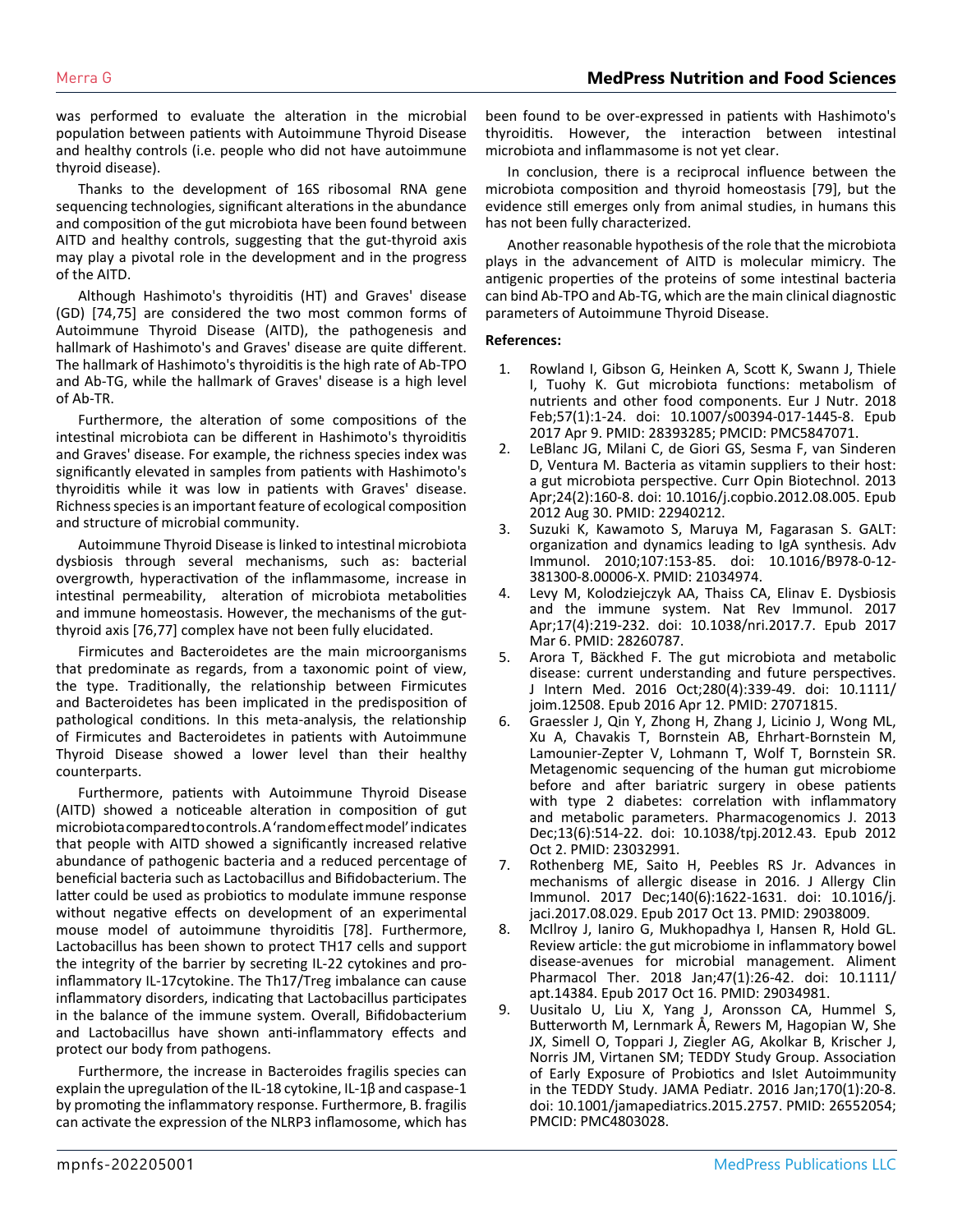- 10. [Pianta A, Arvikar SL, Strle K, Drouin EE, Wang Q, Costello CE,](https://pubmed.ncbi.nlm.nih.gov/28650341/)  [Steere AC. Two rheumatoid arthritis-specific autoantigens](https://pubmed.ncbi.nlm.nih.gov/28650341/)  [correlate microbial immunity with autoimmune responses](https://pubmed.ncbi.nlm.nih.gov/28650341/)  [in joints. J Clin Invest. 2017 Aug 1;127\(8\):2946-2956. doi:](https://pubmed.ncbi.nlm.nih.gov/28650341/)  [10.1172/JCI93450. Epub 2017 Jun 26. PMID: 28650341;](https://pubmed.ncbi.nlm.nih.gov/28650341/) [PMCID: PMC5531397.](https://pubmed.ncbi.nlm.nih.gov/28650341/)
- 11. [Montassier E, Berthelot L, Soulillou JP. Are the decrease](https://pubmed.ncbi.nlm.nih.gov/29195140/) [in circulating anti-α1,3-Gal IgG and the lower content of](https://pubmed.ncbi.nlm.nih.gov/29195140/)  [galactosyl transferase A1 in the microbiota of patients](https://pubmed.ncbi.nlm.nih.gov/29195140/)  [with multiple sclerosis a novel environmental risk factor](https://pubmed.ncbi.nlm.nih.gov/29195140/)  [for the disease? Mol Immunol. 2018 Jan;93:162-165. doi:](https://pubmed.ncbi.nlm.nih.gov/29195140/)  [10.1016/j.molimm.2017.09.016. Epub 2017 Nov 28. PMID:](https://pubmed.ncbi.nlm.nih.gov/29195140/) [29195140.](https://pubmed.ncbi.nlm.nih.gov/29195140/)
- 12. [Hevia A, Milani C, López P, Cuervo A, Arboleya S, Duranti](https://pubmed.ncbi.nlm.nih.gov/25271284/)  [S, Turroni F, González S, Suárez A, Gueimonde M, Ventura](https://pubmed.ncbi.nlm.nih.gov/25271284/)  [M, Sánchez B, Margolles A. Intestinal dysbiosis associated](https://pubmed.ncbi.nlm.nih.gov/25271284/)  [with systemic lupus erythematosus. mBio. 2014 Sep](https://pubmed.ncbi.nlm.nih.gov/25271284/)  [30;5\(5\):e01548-14. doi: 10.1128/mBio.01548-14. PMID:](https://pubmed.ncbi.nlm.nih.gov/25271284/) [25271284; PMCID: PMC4196225.](https://pubmed.ncbi.nlm.nih.gov/25271284/)
- 13. [Virili C, Fallahi P, Antonelli A, Benvenga S, Centanni M. Gut](https://pubmed.ncbi.nlm.nih.gov/30294759/#:~:text=The whole thyroid peripheral homeostasis,or even from overt dysbiosis.)  [microbiota and Hashimoto's thyroiditis. Rev Endocr Metab](https://pubmed.ncbi.nlm.nih.gov/30294759/#:~:text=The whole thyroid peripheral homeostasis,or even from overt dysbiosis.)  [Disord. 2018 Dec;19\(4\):293-300. doi: 10.1007/s11154-](https://pubmed.ncbi.nlm.nih.gov/30294759/#:~:text=The whole thyroid peripheral homeostasis,or even from overt dysbiosis.) [018-9467-y. PMID: 30294759.](https://pubmed.ncbi.nlm.nih.gov/30294759/#:~:text=The whole thyroid peripheral homeostasis,or even from overt dysbiosis.)
- 14. [Chow J, Lee SM, Shen Y, Khosravi A, Mazmanian SK. Host](https://pubmed.ncbi.nlm.nih.gov/21034976/)[bacterial symbiosis in health and disease. Adv Immunol.](https://pubmed.ncbi.nlm.nih.gov/21034976/)  [2010;107:243-74. doi: 10.1016/B978-0-12-381300-](https://pubmed.ncbi.nlm.nih.gov/21034976/) [8.00008-3. PMID: 21034976; PMCID: PMC3152488.](https://pubmed.ncbi.nlm.nih.gov/21034976/)
- 15. [Macpherson GR, Figg WD. Small molecule-mediated anti](https://pubmed.ncbi.nlm.nih.gov/15197355/)[cancer therapy via hypoxia-inducible factor-1 blockade.](https://pubmed.ncbi.nlm.nih.gov/15197355/)  [Cancer Biol Ther. 2004 Jun;3\(6\):503-4. doi: 10.4161/](https://pubmed.ncbi.nlm.nih.gov/15197355/) [cbt.3.6.961. Epub 2004 Jun 10. PMID: 15197355.](https://pubmed.ncbi.nlm.nih.gov/15197355/)
- 16. [Mazmanian SK, Liu CH, Tzianabos AO, Kasper DL. An](https://pubmed.ncbi.nlm.nih.gov/16009137/)  [immunomodulatory molecule of symbiotic bacteria directs](https://pubmed.ncbi.nlm.nih.gov/16009137/)  [maturation of the host immune system. Cell. 2005 Jul](https://pubmed.ncbi.nlm.nih.gov/16009137/)  [15;122\(1\):107-18. doi: 10.1016/j.cell.2005.05.007. PMID:](https://pubmed.ncbi.nlm.nih.gov/16009137/) [16009137.](https://pubmed.ncbi.nlm.nih.gov/16009137/)
- 17. [Sefik E, Geva-Zatorsky N, Oh S, Konnikova L, Zemmour](https://pubmed.ncbi.nlm.nih.gov/26272906/)  [D, McGuire AM, Burzyn D, Ortiz-Lopez A, Lobera M,](https://pubmed.ncbi.nlm.nih.gov/26272906/) [Yang J, Ghosh S, Earl A, Snapper SB, Jupp R, Kasper D,](https://pubmed.ncbi.nlm.nih.gov/26272906/)  [Mathis D, Benoist C. MUCOSAL IMMUNOLOGY. Individual](https://pubmed.ncbi.nlm.nih.gov/26272906/)  intestinal symbionts induce a distinct population of  $RORy^+$ [regulatory T cells. Science. 2015 Aug 28;349\(6251\):993-7.](https://pubmed.ncbi.nlm.nih.gov/26272906/) [doi: 10.1126/science.aaa9420. Epub 2015 Aug 13. PMID:](https://pubmed.ncbi.nlm.nih.gov/26272906/) [26272906; PMCID: PMC4700932.](https://pubmed.ncbi.nlm.nih.gov/26272906/)
- 18. [Hall HT, Wilhelm MT, Saibil SD, Mak TW, Flavell RA, Ohashi](https://pubmed.ncbi.nlm.nih.gov/18085666/)  [PS. RIP2 contributes to Nod signaling but is not essential](https://pubmed.ncbi.nlm.nih.gov/18085666/)  [for T cell proliferation, T helper differentiation or TLR](https://pubmed.ncbi.nlm.nih.gov/18085666/)  [responses. Eur J Immunol. 2008 Jan;38\(1\):64-72. doi:](https://pubmed.ncbi.nlm.nih.gov/18085666/)  [10.1002/eji.200737393. PMID: 18085666.](https://pubmed.ncbi.nlm.nih.gov/18085666/)
- 19. [Yurkovetskiy LA, Pickard JM, Chervonsky AV. Microbiota](https://pubmed.ncbi.nlm.nih.gov/25974297/)  [and autoimmunity: exploring new avenues. Cell Host](https://pubmed.ncbi.nlm.nih.gov/25974297/)  [Microbe. 2015 May 13;17\(5\):548-52. doi: 10.1016/j.](https://pubmed.ncbi.nlm.nih.gov/25974297/) [chom.2015.04.010. PMID: 25974297; PMCID:](https://pubmed.ncbi.nlm.nih.gov/25974297/) [PMC4535992.](https://pubmed.ncbi.nlm.nih.gov/25974297/)
- 20. [Rosser EC, Blair PA, Mauri C. Cellular targets of regulatory](https://pubmed.ncbi.nlm.nih.gov/24556109/) [B cell-mediated suppression. Mol Immunol. 2014](https://pubmed.ncbi.nlm.nih.gov/24556109/)  [Dec;62\(2\):296-304. doi: 10.1016/j.molimm.2014.01.014.](https://pubmed.ncbi.nlm.nih.gov/24556109/)  [Epub 2014 Feb 18. PMID: 24556109.](https://pubmed.ncbi.nlm.nih.gov/24556109/)
- 21. [Thaiss CA, Zmora N, Levy M, Elinav E. The microbiome and](https://pubmed.ncbi.nlm.nih.gov/27383981/#:~:text=The haematopoietic and non%2Dhaematopoietic,the regulation of microbial ecology.)  [innate immunity. Nature. 2016 Jul 7;535\(7610\):65-74. doi:](https://pubmed.ncbi.nlm.nih.gov/27383981/#:~:text=The haematopoietic and non%2Dhaematopoietic,the regulation of microbial ecology.)  [10.1038/nature18847. PMID: 27383981.](https://pubmed.ncbi.nlm.nih.gov/27383981/#:~:text=The haematopoietic and non%2Dhaematopoietic,the regulation of microbial ecology.)
- 22. [Wu HJ, Wu E. The role of gut microbiota in immune](https://www.ncbi.nlm.nih.gov/pmc/articles/PMC3337124/#:~:text=The gut microbiota that resides,dysregulation%2C leading to autoimmune disorders.)  home[ostasis and autoimmunity. Gut Microbes. 2012 Jan-](https://www.ncbi.nlm.nih.gov/pmc/articles/PMC3337124/#:~:text=The gut microbiota that resides,dysregulation%2C leading to autoimmune disorders.)[Feb;3\(1\):4-14. doi: 10.4161/gmic.19320. Epub 2012 Jan 1.](https://www.ncbi.nlm.nih.gov/pmc/articles/PMC3337124/#:~:text=The gut microbiota that resides,dysregulation%2C leading to autoimmune disorders.)  [PMID: 22356853; PMCID: PMC3337124.](https://www.ncbi.nlm.nih.gov/pmc/articles/PMC3337124/#:~:text=The gut microbiota that resides,dysregulation%2C leading to autoimmune disorders.)
- 23. [Hamer HM, Jonkers D, Venema K, Vanhoutvin S, Troost FJ,](https://pubmed.ncbi.nlm.nih.gov/17973645/)  [Brummer RJ. Review article: the role of butyrate on colonic](https://pubmed.ncbi.nlm.nih.gov/17973645/)  [function. Aliment Pharmacol Ther. 2008 Jan 15;27\(2\):104-](https://pubmed.ncbi.nlm.nih.gov/17973645/) [19. doi: 10.1111/j.1365-2036.2007.03562.x. Epub 2007](https://pubmed.ncbi.nlm.nih.gov/17973645/) [Oct 25. PMID: 17973645.](https://pubmed.ncbi.nlm.nih.gov/17973645/)
- 24. [Alenghat T, Artis D. Epigenomic regulation of host](https://pubmed.ncbi.nlm.nih.gov/25443494/#:~:text=Highly coordinated epigenomic modifications allow,between mammals and their microbiota.)[microbiota interactions. Trends Immunol. 2014](https://pubmed.ncbi.nlm.nih.gov/25443494/#:~:text=Highly coordinated epigenomic modifications allow,between mammals and their microbiota.) [Nov;35\(11\):518-25. doi: 10.1016/j.it.2014.09.007. Epub](https://pubmed.ncbi.nlm.nih.gov/25443494/#:~:text=Highly coordinated epigenomic modifications allow,between mammals and their microbiota.)  [2014 Oct 22. PMID: 25443494; PMCID: PMC4254645.](https://pubmed.ncbi.nlm.nih.gov/25443494/#:~:text=Highly coordinated epigenomic modifications allow,between mammals and their microbiota.)
- 25. [Antonelli A, Ferrari SM, Corrado A, Di Domenicantonio A,](https://pubmed.ncbi.nlm.nih.gov/25461470/#:~:text=Autoimmune thyroid diseases (AITD) result,antibodies may be even higher.) [Fallahi P. Autoimmune thyroid disorders. Autoimmun Rev.](https://pubmed.ncbi.nlm.nih.gov/25461470/#:~:text=Autoimmune thyroid diseases (AITD) result,antibodies may be even higher.) [2015 Feb;14\(2\):174-80. doi: 10.1016/j.autrev.2014.10.016.](https://pubmed.ncbi.nlm.nih.gov/25461470/#:~:text=Autoimmune thyroid diseases (AITD) result,antibodies may be even higher.)  [Epub 2014 Oct 25. PMID: 25461470.](https://pubmed.ncbi.nlm.nih.gov/25461470/#:~:text=Autoimmune thyroid diseases (AITD) result,antibodies may be even higher.)
- 26. [Tomer Y. Mechanisms of autoimmune thyroid diseases:](https://pubmed.ncbi.nlm.nih.gov/24460189/)  [from genetics to epigenetics. Annu Rev Pathol. 2014;9:147-](https://pubmed.ncbi.nlm.nih.gov/24460189/) [56. doi: 10.1146/annurev-pathol-012513-104713. PMID:](https://pubmed.ncbi.nlm.nih.gov/24460189/) [24460189; PMCID: PMC4128637.](https://pubmed.ncbi.nlm.nih.gov/24460189/)
- 27. [Latrofa F, Fiore E, Rago T, Antonangeli L, Montanelli L,](https://pubmed.ncbi.nlm.nih.gov/24064687/)  [Ricci D, Provenzale MA, Scutari M, Frigeri M, Tonacchera](https://pubmed.ncbi.nlm.nih.gov/24064687/)  [M, Vitti P. Iodine contributes to thyroid autoimmunity in](https://pubmed.ncbi.nlm.nih.gov/24064687/)  [humans by unmasking a cryptic epitope on thyroglobulin.](https://pubmed.ncbi.nlm.nih.gov/24064687/)  [J Clin Endocrinol Metab. 2013 Nov;98\(11\):E1768-74.](https://pubmed.ncbi.nlm.nih.gov/24064687/) [doi: 10.1210/jc.2013-2912. Epub 2013 Sep 24. PMID:](https://pubmed.ncbi.nlm.nih.gov/24064687/) [24064687.](https://pubmed.ncbi.nlm.nih.gov/24064687/)
- 28. [Obołończyk Ł, Siekierska-Hellmann M, Wiśniewski P,](https://pubmed.ncbi.nlm.nih.gov/29039351/) [Lewczuk A, Berendt-Obołończyk M, Lakomy A, Michalska](https://pubmed.ncbi.nlm.nih.gov/29039351/)  [Z, Radowska D, Moszkowska G, Bianek-Bodzak A,](https://pubmed.ncbi.nlm.nih.gov/29039351/) [Sworczak K. Epidemiology, risk factors and prognosis of](https://pubmed.ncbi.nlm.nih.gov/29039351/)  [Interferon alpha induced thyroid disorders. A Prospective](https://pubmed.ncbi.nlm.nih.gov/29039351/) [Clinical Study. Postepy Hig Med Dosw \(Online\). 2017](https://pubmed.ncbi.nlm.nih.gov/29039351/) [Sep 25;71\(0\):842-849. doi: 10.5604/01.3001.0010.4782.](https://pubmed.ncbi.nlm.nih.gov/29039351/) [PMID: 29039351.](https://pubmed.ncbi.nlm.nih.gov/29039351/)
- 29. [Dineen R, Bogdanet D, Thompson D, Thompson CJ,](https://academic.oup.com/qjmed/article/110/12/821/4093232?login=true) [Behan LA, McKay AP, Boran G, Wall C, Gibney J, O'Keane](https://academic.oup.com/qjmed/article/110/12/821/4093232?login=true) [V, Sherlock M. Endocrinopathies and renal outcomes in](https://academic.oup.com/qjmed/article/110/12/821/4093232?login=true)  [lithium therapy: impact of lithium toxicity. QJM. 2017 Dec](https://academic.oup.com/qjmed/article/110/12/821/4093232?login=true) [1;110\(12\):821-827. doi: 10.1093/qjmed/hcx171. PMID:](https://academic.oup.com/qjmed/article/110/12/821/4093232?login=true) [29590494.](https://academic.oup.com/qjmed/article/110/12/821/4093232?login=true)
- 30. [Winer A, Bodor JN, Borghaei H. Identifying and managing](https://pubmed.ncbi.nlm.nih.gov/29593893/)  [the adverse effects of immune checkpoint blockade.](https://pubmed.ncbi.nlm.nih.gov/29593893/)  [J Thorac Dis. 2018 Feb;10\(Suppl 3\):S480-S489. doi:](https://pubmed.ncbi.nlm.nih.gov/29593893/)  [10.21037/jtd.2018.01.111. PMID: 29593893; PMCID:](https://pubmed.ncbi.nlm.nih.gov/29593893/) [PMC5861268.](https://pubmed.ncbi.nlm.nih.gov/29593893/)
- 31. [Wang J, Zhou JJ, Robertson GR, Lee VW. Vitamin D in](https://pubmed.ncbi.nlm.nih.gov/29786640/)  [Vascular Calcification: A Double-Edged Sword? Nutrients.](https://pubmed.ncbi.nlm.nih.gov/29786640/)  [2018 May 22;10\(5\):652. doi: 10.3390/nu10050652. PMID:](https://pubmed.ncbi.nlm.nih.gov/29786640/) [29786640; PMCID: PMC5986531.](https://pubmed.ncbi.nlm.nih.gov/29786640/)
- 32. [Tomer Y. Hepatitis C. Interferon induced thyroiditis. J](https://www.ncbi.nlm.nih.gov/pmc/articles/PMC2818066/#:~:text=Interferon induced thyroiditis (IIT) is,30%25 developing subclinical autoimmune thyroiditis.)  [Autoimmun. 2010 May;34\(3\):J322-6. doi: 10.1016/j.](https://www.ncbi.nlm.nih.gov/pmc/articles/PMC2818066/#:~:text=Interferon induced thyroiditis (IIT) is,30%25 developing subclinical autoimmune thyroiditis.) [jaut.2009.11.008. PMID: 20022216; PMCID: PMC2835812.](https://www.ncbi.nlm.nih.gov/pmc/articles/PMC2818066/#:~:text=Interferon induced thyroiditis (IIT) is,30%25 developing subclinical autoimmune thyroiditis.)
- 33. [Fish SA, Langer JE, Mandel SJ. Sonographic imaging of](https://pubmed.ncbi.nlm.nih.gov/18502334/)  [thyroid nodules and cervical lymph nodes. Endocrinol](https://pubmed.ncbi.nlm.nih.gov/18502334/)  [Metab Clin North Am. 2008 Jun;37\(2\):401-17, ix. doi:](https://pubmed.ncbi.nlm.nih.gov/18502334/)  [10.1016/j.ecl.2007.12.003. PMID: 18502334.](https://pubmed.ncbi.nlm.nih.gov/18502334/)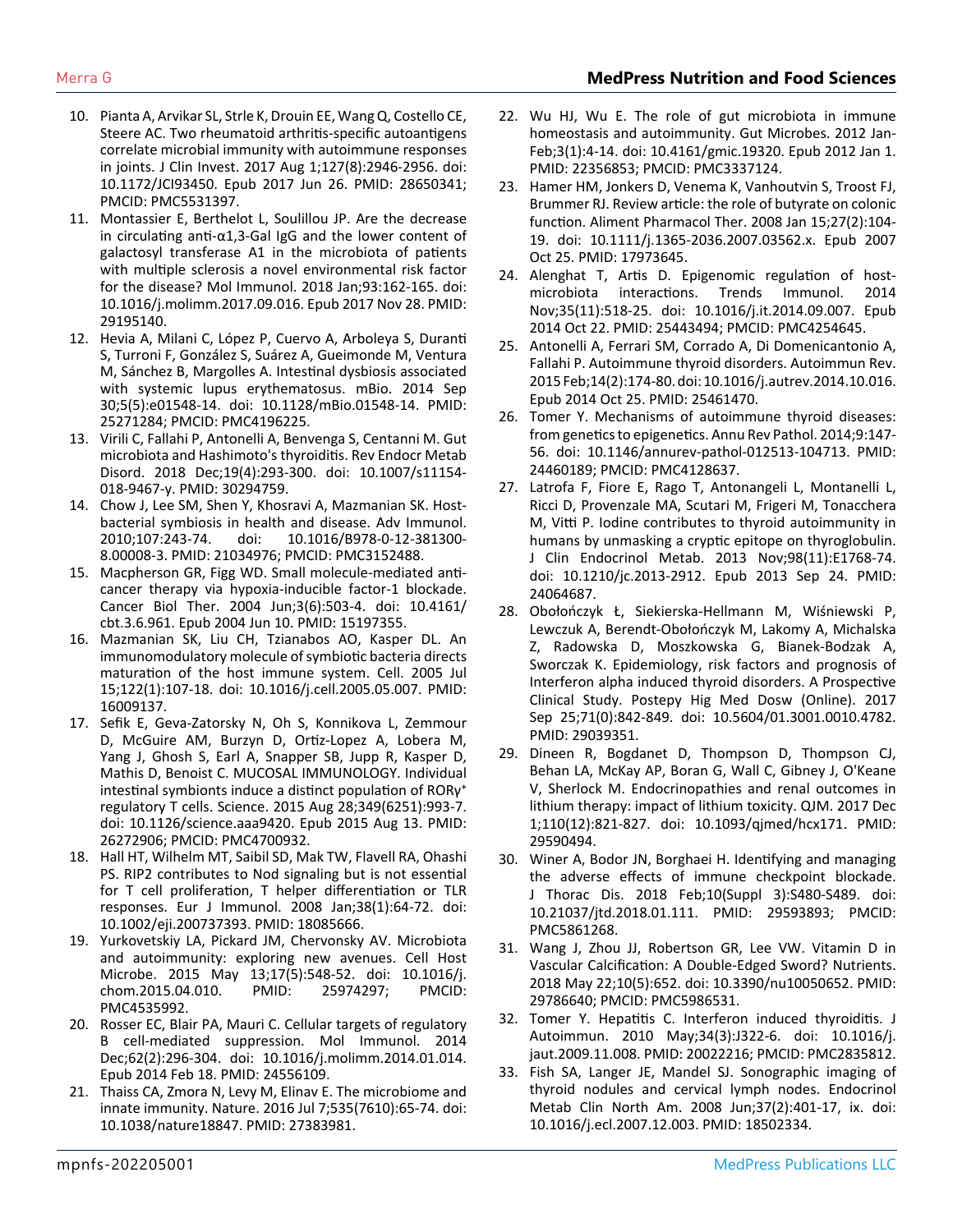- 34. [Feng M, Li H, Chen SF, Li WF, Zhang FB. Polymorphisms](https://pubmed.ncbi.nlm.nih.gov/23065592/)  [in the vitamin D receptor gene and risk of autoimmune](https://pubmed.ncbi.nlm.nih.gov/23065592/)  [thyroid diseases: a meta-analysis. Endocrine. 2013](https://pubmed.ncbi.nlm.nih.gov/23065592/) [Apr;43\(2\):318-26. doi: 10.1007/s12020-012-9812-y. Epub](https://pubmed.ncbi.nlm.nih.gov/23065592/)  [2012 Oct 12. PMID: 23065592.](https://pubmed.ncbi.nlm.nih.gov/23065592/)
- 35. [Fujii T, Mashimo M, Moriwaki Y, Misawa H, Ono S,](https://pubmed.ncbi.nlm.nih.gov/28932225/)  [Horiguchi K, Kawashima K. Expression and Function of the](https://pubmed.ncbi.nlm.nih.gov/28932225/)  [Cholinergic System in Immune Cells. Front Immunol. 2017](https://pubmed.ncbi.nlm.nih.gov/28932225/) [Sep 6;8:1085. doi: 10.3389/fimmu.2017.01085. PMID:](https://pubmed.ncbi.nlm.nih.gov/28932225/) [28932225; PMCID: PMC5592202.](https://pubmed.ncbi.nlm.nih.gov/28932225/)
- 36. [Mizuma T, Watanabe M, Inoue N, Arakawa Y, Tomari S,](https://pubmed.ncbi.nlm.nih.gov/28675712/) [Hidaka Y, Iwatani Y. Association of the polymorphisms](https://pubmed.ncbi.nlm.nih.gov/28675712/)  [in the gene encoding thyroglobulin with the](https://pubmed.ncbi.nlm.nih.gov/28675712/) [development and prognosis of autoimmune thyroid](https://pubmed.ncbi.nlm.nih.gov/28675712/)  [disease. Autoimmunity. 2017 Sep;50\(6\):386-392. doi:](https://pubmed.ncbi.nlm.nih.gov/28675712/)  [10.1080/08916934.2017.1344971. Epub 2017 Jul 4. PMID:](https://pubmed.ncbi.nlm.nih.gov/28675712/) [28675712.](https://pubmed.ncbi.nlm.nih.gov/28675712/)
- 37. [Dultz G, Matheis N, Dittmar M, Bender K, Kahaly GJ.](https://pubmed.ncbi.nlm.nih.gov/19530270/)  [CTLA-4 CT60 polymorphism in thyroid and polyglandular](https://pubmed.ncbi.nlm.nih.gov/19530270/)  [autoimmunity. Horm Metab Res. 2009 Jun;41\(6\):426-9.](https://pubmed.ncbi.nlm.nih.gov/19530270/) [doi: 10.1055/s-0029-1214414. PMID: 19530270.](https://pubmed.ncbi.nlm.nih.gov/19530270/)
- 38. [Lee HJ, Li CW, Hammerstad SS, Stefan M, Tomer Y.](https://pubmed.ncbi.nlm.nih.gov/26235382/)  [Immunogenetics of autoimmune thyroid diseases: A](https://pubmed.ncbi.nlm.nih.gov/26235382/) [comprehensive review. J Autoimmun. 2015 Nov;64:82-90.](https://pubmed.ncbi.nlm.nih.gov/26235382/) [doi: 10.1016/j.jaut.2015.07.009. Epub 2015 Jul 30. PMID:](https://pubmed.ncbi.nlm.nih.gov/26235382/) [26235382; PMCID: PMC4628844.](https://pubmed.ncbi.nlm.nih.gov/26235382/)
- 39. [Wang B, Shao X, Song R, Xu D, Zhang JA. The Emerging](https://www.ncbi.nlm.nih.gov/pmc/articles/PMC5383710/)  [Role of Epigenetics in Autoimmune Thyroid Diseases.](https://www.ncbi.nlm.nih.gov/pmc/articles/PMC5383710/)  [Front Immunol. 2017 Apr 7;8:396. doi: 10.3389/](https://www.ncbi.nlm.nih.gov/pmc/articles/PMC5383710/) [fimmu.2017.00396. PMID: 28439272; PMCID:](https://www.ncbi.nlm.nih.gov/pmc/articles/PMC5383710/) [PMC5383710.](https://www.ncbi.nlm.nih.gov/pmc/articles/PMC5383710/)
- 40. [Shi Y, Wang H, Su Z, Chen J, Xue Y, Wang S, Xue Y, He Z,](https://pubmed.ncbi.nlm.nih.gov/20696023/)  [Yang H, Zhou C, Kong F, Liu Y, Yang P, Lu L, Shao Q, Huang X,](https://pubmed.ncbi.nlm.nih.gov/20696023/) [Xu H. Differentiation imbalance of Th1/Th17 in peripheral](https://pubmed.ncbi.nlm.nih.gov/20696023/)  [blood mononuclear cells might contribute to pathogenesis](https://pubmed.ncbi.nlm.nih.gov/20696023/)  [of Hashimoto's thyroiditis. Scand J Immunol. 2010](https://pubmed.ncbi.nlm.nih.gov/20696023/)  [Sep;72\(3\):250-5. doi: 10.1111/j.1365-3083.2010.02425.x.](https://pubmed.ncbi.nlm.nih.gov/20696023/) [PMID: 20696023.](https://pubmed.ncbi.nlm.nih.gov/20696023/)
- 41. [Santaguida MG, Nardo S, Del Duca SC, Lococo E, Virili C,](https://pubmed.ncbi.nlm.nih.gov/21623768/)  [Gargano L, Lenti L, Centanni M. Increased interleukin-](https://pubmed.ncbi.nlm.nih.gov/21623768/)[4-positive lymphocytes in patients with Hashimoto's](https://pubmed.ncbi.nlm.nih.gov/21623768/)  [thyroiditis and concurrent non-endocrine autoimmune](https://pubmed.ncbi.nlm.nih.gov/21623768/)  [disorders. Clin Exp Immunol. 2011 Aug;165\(2\):148-54. doi:](https://pubmed.ncbi.nlm.nih.gov/21623768/)  [10.1111/j.1365-2249.2011.04419.x. Epub 2011 May 30.](https://pubmed.ncbi.nlm.nih.gov/21623768/)  [PMID: 21623768; PMCID: PMC3142639.](https://pubmed.ncbi.nlm.nih.gov/21623768/)
- 42. [Meng S, Badrinarain J, Sibley E, Fang R, Hodin R. Thyroid](https://pubmed.ncbi.nlm.nih.gov/11309648/)  [hormone and the d-type cyclins interact in regulating](https://pubmed.ncbi.nlm.nih.gov/11309648/)  [enterocyte gene transcription. J Gastrointest Surg. 2001](https://pubmed.ncbi.nlm.nih.gov/11309648/) [Jan-Feb;5\(1\):49-55. doi: 10.1016/s1091-255x\(01\)80013-5.](https://pubmed.ncbi.nlm.nih.gov/11309648/) [PMID: 11309648.](https://pubmed.ncbi.nlm.nih.gov/11309648/)
- 43. Devdhar M, Ousman YH, Burman KD. Hypothyroidism. Endocrinol Metab Clin North Am. 2007 Sep;36(3):595-615, v. doi: 10.1016/j.ecl.2007.04.008. PMID: 17673121.
- 44. [Daher R, Yazbeck T, Jaoude JB, Abboud B. Consequences](https://www.ncbi.nlm.nih.gov/pmc/articles/PMC2699000/)  [of dysthyroidism on the digestive tract and viscera. World](https://www.ncbi.nlm.nih.gov/pmc/articles/PMC2699000/)  [J Gastroenterol. 2009 Jun 21;15\(23\):2834-8. doi: 10.3748/](https://www.ncbi.nlm.nih.gov/pmc/articles/PMC2699000/) [wjg.15.2834. PMID: 19533804; PMCID: PMC2699000.](https://www.ncbi.nlm.nih.gov/pmc/articles/PMC2699000/)
- 45. [Lauritano EC, Bilotta AL, Gabrielli M, Scarpellini E,](https://pubmed.ncbi.nlm.nih.gov/17698907/) [Lupascu A, Laginestra A, Novi M, Sottili S, Serricchio M,](https://pubmed.ncbi.nlm.nih.gov/17698907/) [Cammarota G, Gasbarrini G, Pontecorvi A, Gasbarrini A.](https://pubmed.ncbi.nlm.nih.gov/17698907/)  [Association between hypothyroidism and small intestinal](https://pubmed.ncbi.nlm.nih.gov/17698907/)  [bacterial overgrowth. J Clin Endocrinol Metab. 2007](https://pubmed.ncbi.nlm.nih.gov/17698907/) [Nov;92\(11\):4180-4. doi: 10.1210/jc.2007-0606. Epub 2007](https://pubmed.ncbi.nlm.nih.gov/17698907/) [Aug 14. PMID: 17698907.](https://pubmed.ncbi.nlm.nih.gov/17698907/)
- 46. [Zhou L, Li X, Ahmed A, Wu D, Liu L, Qiu J, Yan Y, Jin M, Xin](https://pubmed.ncbi.nlm.nih.gov/24969306/)  [Y. Gut microbe analysis between hyperthyroid and healthy](https://pubmed.ncbi.nlm.nih.gov/24969306/)  [individuals. Curr Microbiol. 2014 Nov;69\(5\):675-80. doi:](https://pubmed.ncbi.nlm.nih.gov/24969306/)  [10.1007/s00284-014-0640-6. Epub 2014 Jun 27. PMID:](https://pubmed.ncbi.nlm.nih.gov/24969306/) [24969306.](https://pubmed.ncbi.nlm.nih.gov/24969306/)
- 47. [Vought RL, Brown FA, Sibinovic KH, McDaniel EG. Effect](https://pubmed.ncbi.nlm.nih.gov/4110893/)  [of changing intestinal bacterial flora on thyroid function](https://pubmed.ncbi.nlm.nih.gov/4110893/)  [in the rat. Horm Metab Res. 1972 Jan;4\(1\):43-7. doi:](https://pubmed.ncbi.nlm.nih.gov/4110893/)  [10.1055/s-0028-1094095. PMID: 4110893.](https://pubmed.ncbi.nlm.nih.gov/4110893/)
- 48. [Neuman H, Debelius JW, Knight R, Koren O. Microbial](https://pubmed.ncbi.nlm.nih.gov/25701044/)  [endocrinology: the interplay between the microbiota](https://pubmed.ncbi.nlm.nih.gov/25701044/)  [and the endocrine system. FEMS Microbiol Rev. 2015](https://pubmed.ncbi.nlm.nih.gov/25701044/) [Jul;39\(4\):509-21. doi: 10.1093/femsre/fuu010. Epub 2015](https://pubmed.ncbi.nlm.nih.gov/25701044/) [Feb 19. PMID: 25701044.](https://pubmed.ncbi.nlm.nih.gov/25701044/)
- 49. [Virili C, Centanni M. "With a little help from my friends"](https://pubmed.ncbi.nlm.nih.gov/28167127/)  [- The role of microbiota in thyroid hormone metabolism](https://pubmed.ncbi.nlm.nih.gov/28167127/)  [and enterohepatic recycling. Mol Cell Endocrinol. 2017](https://pubmed.ncbi.nlm.nih.gov/28167127/) [Dec 15;458:39-43. doi: 10.1016/j.mce.2017.01.053. Epub](https://pubmed.ncbi.nlm.nih.gov/28167127/)  [2017 Feb 4. PMID: 28167127.](https://pubmed.ncbi.nlm.nih.gov/28167127/)
- 50. [de Herder WW, Hazenberg MP, Pennock-Schröder AM,](https://pubmed.ncbi.nlm.nih.gov/3724259/) [Hennemann G, Visser TJ. Rapid and bacteria-dependent in](https://pubmed.ncbi.nlm.nih.gov/3724259/)  [vitro hydrolysis of iodothyronine-conjugates by intestinal](https://pubmed.ncbi.nlm.nih.gov/3724259/)  [contents of humans and rats. Med Biol. 1986;64\(1\):31-5.](https://pubmed.ncbi.nlm.nih.gov/3724259/) [PMID: 3724259.](https://pubmed.ncbi.nlm.nih.gov/3724259/)
- 51. [Hoefig CS, Jacobi SF, Warner A, Harder L, Schanze N,](https://pubmed.ncbi.nlm.nih.gov/25765843/) [Vennström B, Mittag J. 3-Iodothyroacetic acid lacks](https://pubmed.ncbi.nlm.nih.gov/25765843/)  [thermoregulatory and cardiovascular effects in vivo. Br](https://pubmed.ncbi.nlm.nih.gov/25765843/)  [J Pharmacol. 2015 Jul;172\(13\):3426-33. doi: 10.1111/](https://pubmed.ncbi.nlm.nih.gov/25765843/) [bph.13131. Epub 2015 Jun 9. PMID: 25765843; PMCID:](https://pubmed.ncbi.nlm.nih.gov/25765843/) [PMC4500376.](https://pubmed.ncbi.nlm.nih.gov/25765843/)
- 52. [Hoefig CS, Zucchi R, Köhrle J. Thyronamines and](https://pubmed.ncbi.nlm.nih.gov/27650974/)  [Derivatives: Physiological Relevance, Pharmacological](https://pubmed.ncbi.nlm.nih.gov/27650974/)  [Actions, and Future Research Directions. Thyroid. 2016](https://pubmed.ncbi.nlm.nih.gov/27650974/) [Dec;26\(12\):1656-1673. doi: 10.1089/thy.2016.0178. Epub](https://pubmed.ncbi.nlm.nih.gov/27650974/)  [2016 Nov 9. PMID: 27650974.](https://pubmed.ncbi.nlm.nih.gov/27650974/)
- 53. [Tannock GW. Can the gut microflora of infants be modified](https://pubmed.ncbi.nlm.nih.gov/15076621/)  [by giving probiotics to mothers? J Pediatr Gastroenterol](https://pubmed.ncbi.nlm.nih.gov/15076621/) [Nutr. 2004 Mar;38\(3\):244-6. doi: 10.1097/00005176-](https://pubmed.ncbi.nlm.nih.gov/15076621/) [200403000-00004. PMID: 15076621.](https://pubmed.ncbi.nlm.nih.gov/15076621/)
- 54. [Sohail MU, Ijaz A, Yousaf MS, Ashraf K, Zaneb H, Aleem](https://pubmed.ncbi.nlm.nih.gov/20709978/) [M, Rehman H. Alleviation of cyclic heat stress in broilers](https://pubmed.ncbi.nlm.nih.gov/20709978/)  [by dietary supplementation of mannan-oligosaccharide](https://pubmed.ncbi.nlm.nih.gov/20709978/)  [and Lactobacillus-based probiotic: dynamics of cortisol,](https://pubmed.ncbi.nlm.nih.gov/20709978/)  [thyroid hormones, cholesterol, C-reactive protein, and](https://pubmed.ncbi.nlm.nih.gov/20709978/)  [humoral immunity. Poult Sci. 2010 Sep;89\(9\):1934-8. doi:](https://pubmed.ncbi.nlm.nih.gov/20709978/)  [10.3382/ps.2010-00751. PMID: 20709978.](https://pubmed.ncbi.nlm.nih.gov/20709978/)
- 55. [Chotinsky D, Toncheva E, Profirov Y. Development of](https://pubmed.ncbi.nlm.nih.gov/11469561/)  [disaccharidase activity in the small intestine of broiler](https://pubmed.ncbi.nlm.nih.gov/11469561/)  [chickens. Br Poult Sci. 2001 Jul;42\(3\):389-93. doi:](https://pubmed.ncbi.nlm.nih.gov/11469561/)  [10.1080/00071660120055386. PMID: 11469561.](https://pubmed.ncbi.nlm.nih.gov/11469561/)
- 56. [Varian BJ, Poutahidis T, Levkovich T, Ibrahim YM, Lakritz](https://www.omicsonline.org/open-access/beneficial-bacteria-stimulate-youthful-thyroid-gland-activity-2165-7904.1000220.php?aid=26919#:~:text=The youthful levels of active,female mice routinely consuming L.)  [JR, et al. \(2014\) Beneficial Bacteria Stimulate Youthful](https://www.omicsonline.org/open-access/beneficial-bacteria-stimulate-youthful-thyroid-gland-activity-2165-7904.1000220.php?aid=26919#:~:text=The youthful levels of active,female mice routinely consuming L.)  [Thyroid Gland Activity. J Obes Weight Loss Ther 4:220.](https://www.omicsonline.org/open-access/beneficial-bacteria-stimulate-youthful-thyroid-gland-activity-2165-7904.1000220.php?aid=26919#:~:text=The youthful levels of active,female mice routinely consuming L.) [doi:10.4172/2165-7904.1000220](https://www.omicsonline.org/open-access/beneficial-bacteria-stimulate-youthful-thyroid-gland-activity-2165-7904.1000220.php?aid=26919#:~:text=The youthful levels of active,female mice routinely consuming L.)